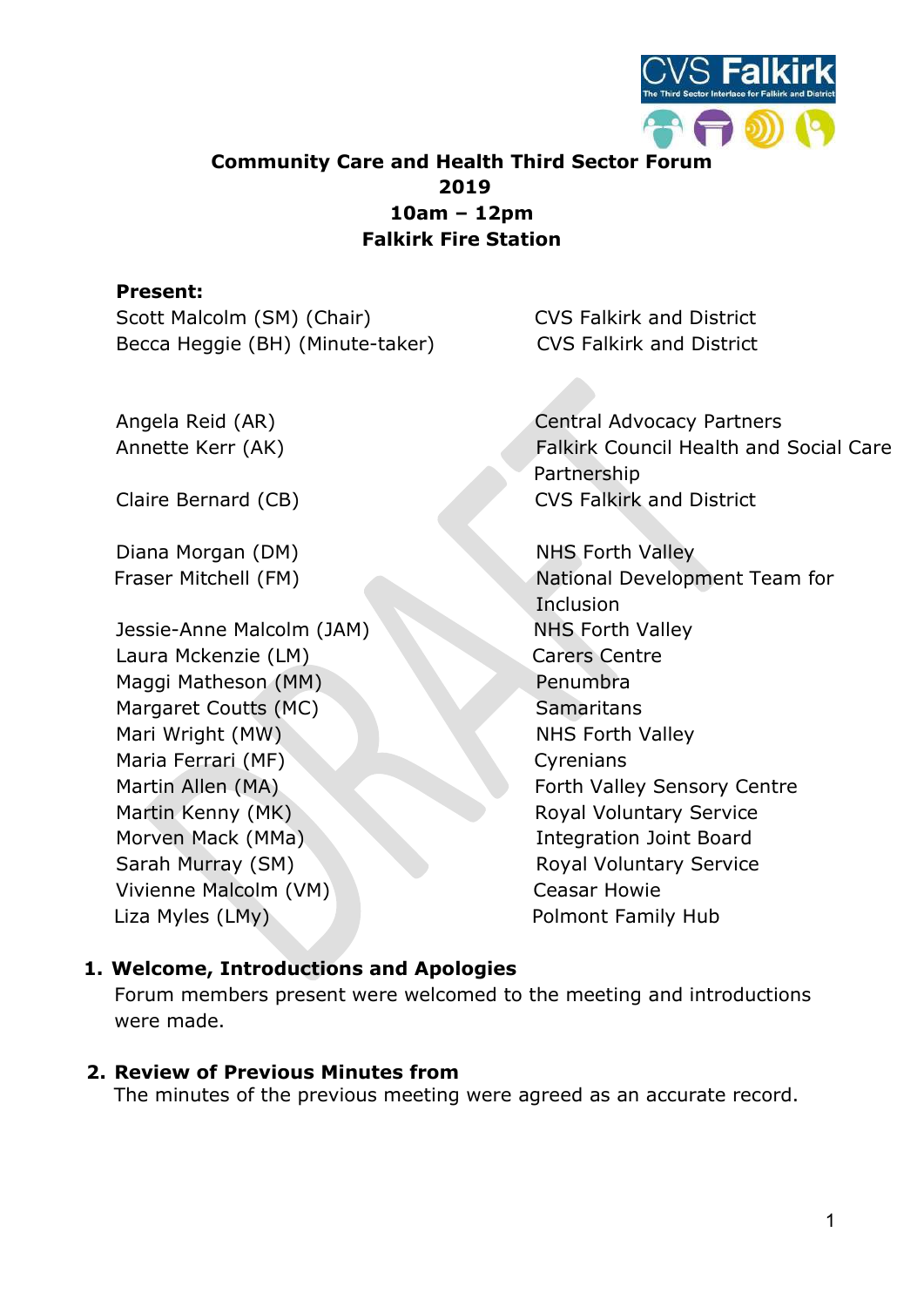

# 3. Fraser Mitchell – NTDI – Community Led Support

FM introduced himself to forum members as the Associate consultant with the National Development Team for Inclusion (NDTi). NDTi is a UK wide not for profit organisation that works locally with partnerships to improve services for service users.

FM went onto talk about Community Led Support (CLS) which is a service provided by the NDTi.

CLS involves selected authorities and health and social care partnerships implementing a new way of delivering community support. CLS assists organisations to work collaboratively with their communities and their staff teams to redesign a service that works for everyone.

CLS provides a person centred approach and focuses on early intervention, decision making, working with communities and building on peoples own strengths and assets.

#### 4. Kathryn Roseweir - Decider Skills Training

The Decider Skills are cognitive behavioural therapy skills used to teach children and adults a way of understanding and managing their own emotions and mental health. The decider skills where co–created by Michelle Ayres and Carol Vivyan who are experienced cognitive behavioural psychotherapists. Michelle and Carol were asked to consider how to take forward treatment for emotional regulation and distress tolerance and cocreated The Decider Skills.

NHS Forth Valley have been looking at a pathway for people who emotionally dysregulate. For individuals with moderate to severe mental health issues there is already a robust pathway in place which includes, mindfulness skills, a managing emotions and relationships group, Steps which is a cognitive behavioural therapy approach and dialectical behavioural therapy which is an intensive therapy that involves 2 and a half hours of treatment a week and an 1 hour individual therapy a week.

NHS Forth Valley didn't have a first line treatment in place to capture issues when they are low level. Individuals who don't have a moderate to severe mental health diagnoses can learn The Decider Skills so they don't have to go into secondary care. NHS Forth Valley wants to look at a way of developing this to meet the needs of the population of Forth Valley. They have received funding from Action 15 with a specific remit which are front line services.

The Decider skills are based on dialectical behavioural therapies, distress tolerance skills, mindfulness, emotional regulation and interpersonal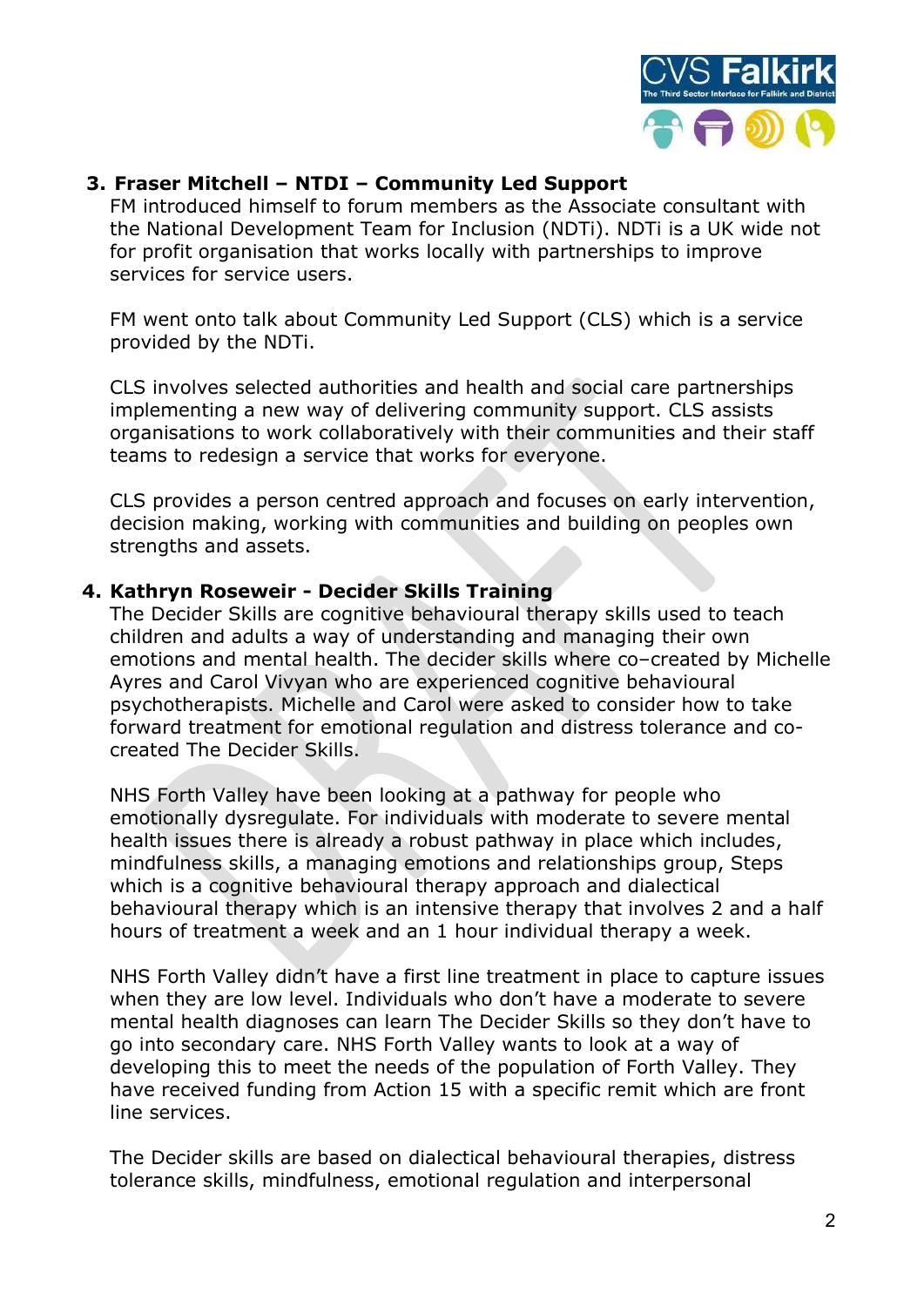

effectiveness there are 8 skills for each category and each skill takes 15 to 20 minutes to teach. The Decider Skills are made up of two sets of skills, 12 skills and 32 skills.

The Decider Skills schools package has been trialled in 4 high schools in Falkirk; Denny, Larbert, Greame and Bo'ness. NHS Forth Valley is looking at training staff in primary schools and nurseries and would like to deliver this with the help of the third sector and voluntary organisations.

Action: SM to distribute information about The Decider Skills training sessions and booking forms to forum members.

### 5.CVS Falkirk Update

CB gave an update on Community Link Working in Falkirk. There is a strong evidence base that shows people present at GP's that don't necessarily have a medical condition it may be due to social or economic factors. Often what these people need is good conversion and an understanding of what is affecting them. GP's and individuals will have the ability to refer and selfrefer to Community Link Workers. Community Link Workers will have a good connection to the local community and the ability to sign post individuals to appropriate services.

The Health and Social care Partnership are going to pilot 3 Community Link Workers in Falkirk there will be one in each locality area, East, West and central, 3 different models will be piloted. In Central Falkirk FDAHM will be delivering a mental health community link work programme. In West Falkirk Strathcarron Hospice will be delivering a community connections programme and in East Falkirk the HSCP are in discussion with a local community group who have good local knowledge and great links with GP surgeries.

CVS Falkirk's role in Community Link Working will be to co-ordinate, monitor, facilitate, evaluate and support individual projects.

CB noted she would like to hear from any groups or organisations who would like to have Community Link Workers refer to them.

# 6. Third Sector Partner Updates

#### 6.1 Royal Voluntary Service

MK informed forum members he would like to signpost and link in with other organisations to make services more available.

#### 6.2 Central Advocacy Partners

AR informed forum members about a current project which is for people with learning difficulties subject to domestic abuse.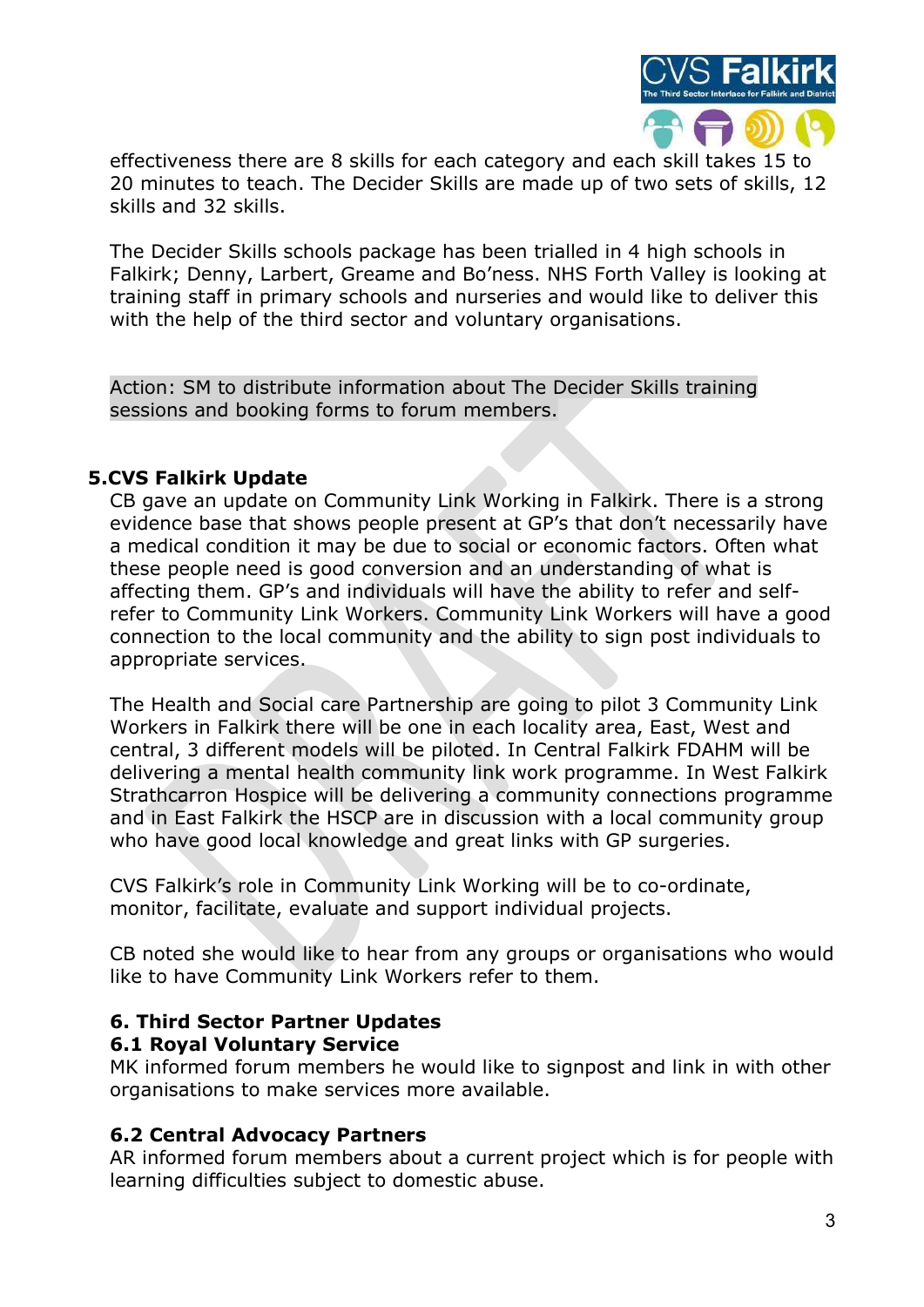

AR informed forum members Central Advocacy Partners currently have two external evaluators from Strathclyde University working alongside them on current projects. AR noted Central Advocacy Partners first year report will be available to read on their website.

### 6.3 Penumbra

MM informed forum members they just moved office to Old Racks building in Grangemouth and got a new manager.

### 6.4 Polmont Family Hub

LMy informed forum members they currently have a temporary manager and have just hired 3 new staff members who all have backgrounds in social work, family support work and family mediation.

LMy informed forum members they have now moved into the visitors centre inside Polmont Young Offenders Institution, and are now able to engage with visitors and offer refreshments.

LMy noted they are currently looking for Volunteers.

Action: LMy to get in touch with SM regarding volunteer opportunity.

#### 6.5 NHS Forth Valley

Informed forum members she is one of the Community Food Development Workers within the Nutrition and Dietetics' Team. Informed forum members they are staring REHIS training which is a course that aims to raise awareness around food safety, food and health and deliver elementary cooking skills.

 Noted they also have small grants available to support local food activities and initiatives across Forth Valley.

#### 6.6 Falkirk Council Health and Social care Partnership

Currently looking at how NHS Forth valley can support the Connected Scotland document which is about social isolation.

# 6.7 Samaritans

Samaritans are gradually increasing numbers. MC informed forum members she received an award for 50 years of volunteering.

#### 6.8 Solicitors for Older People Scotland

VM informed forum members SFOPS have been involved for a number of years with an organisation called My Power of Attorney.

My Power of Attorney was set up by Greater Glasgow health board and a group of solicitors in Glasgow to try and encourage people in one area to think about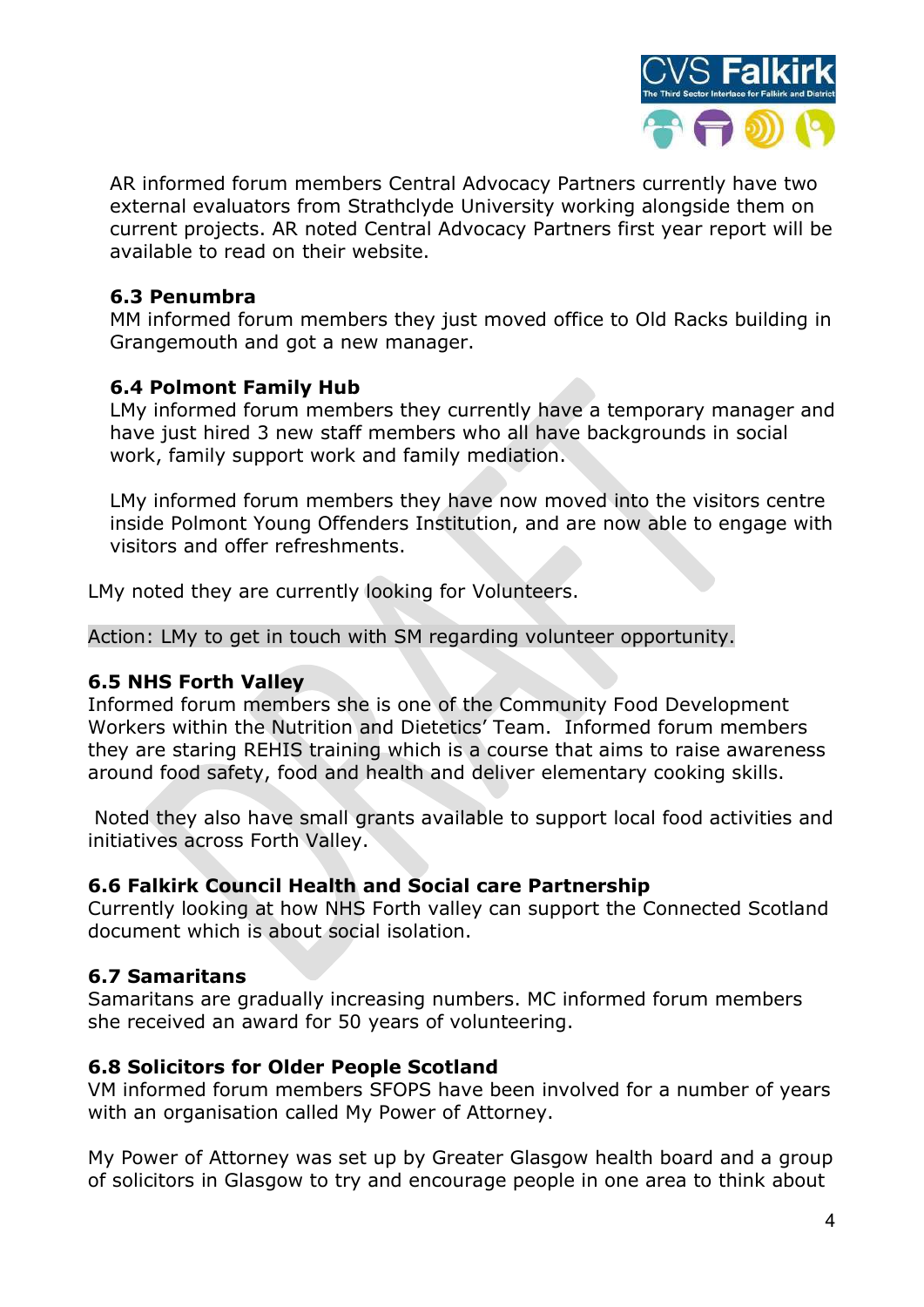

planning well for the future and getting a power of attorney prepared. Forth Valley joint health and social care partnership have signed up this year.

VM informed forum members about the Power of Attorney day taking place on Wednesday 20<sup>th</sup> November; this is a nationwide event across Scotland.

SFOPS are raising awareness of legal aid entitlement to have a Power of Attorney document prepared.

VM informed forum members they also have a Later Life information centre in Newmarket Street in Falkirk, which seats 8 people and is available to use.

Action: VM send details of Power of Attorney day to SM for distribution.

### 6.10 Cyrenians

MF informed forum members she attended the last Community Care and Health forum and wanted to let forum members know the effectiveness of the forums. Cyrenians have taken on a new project for the Alcohol and Drug Partnership and have two new peer recovery workers who will be delivering cooking sessions to people. MF informed forum member's people who have a history of alcohol and drug misuse problems often have a disengagement from food.

Foodbanks have been researching what happens to men in particular when they receive a food parcel, food items that need to be cooked are often sent back which means the food parcel wasn't effective this is often due to lack of cooking skills.

MF informed forum members Cyrenians received a small activity grant from the Nutrition and Dietetics' Team. They received £400 and have bought induction hobs, pots and pans and have started up a cooking skills group.

# 6.11 NHS Forth Valley

JAM informed forum members the Public Partnership forum isn't taking place within Forth valley at the moment. JAM informed forum members she is currently involved with Community Led Support and hopes to have the Public Partnership forum up and running again soon.

JAM informed forum members she has been currently working within 3 prisons across Forth Valley and is working with prisoners to give them a say in how NHS Forth Valley deliver their healthcare.

# 6.12 Forth Valley Sensory Centre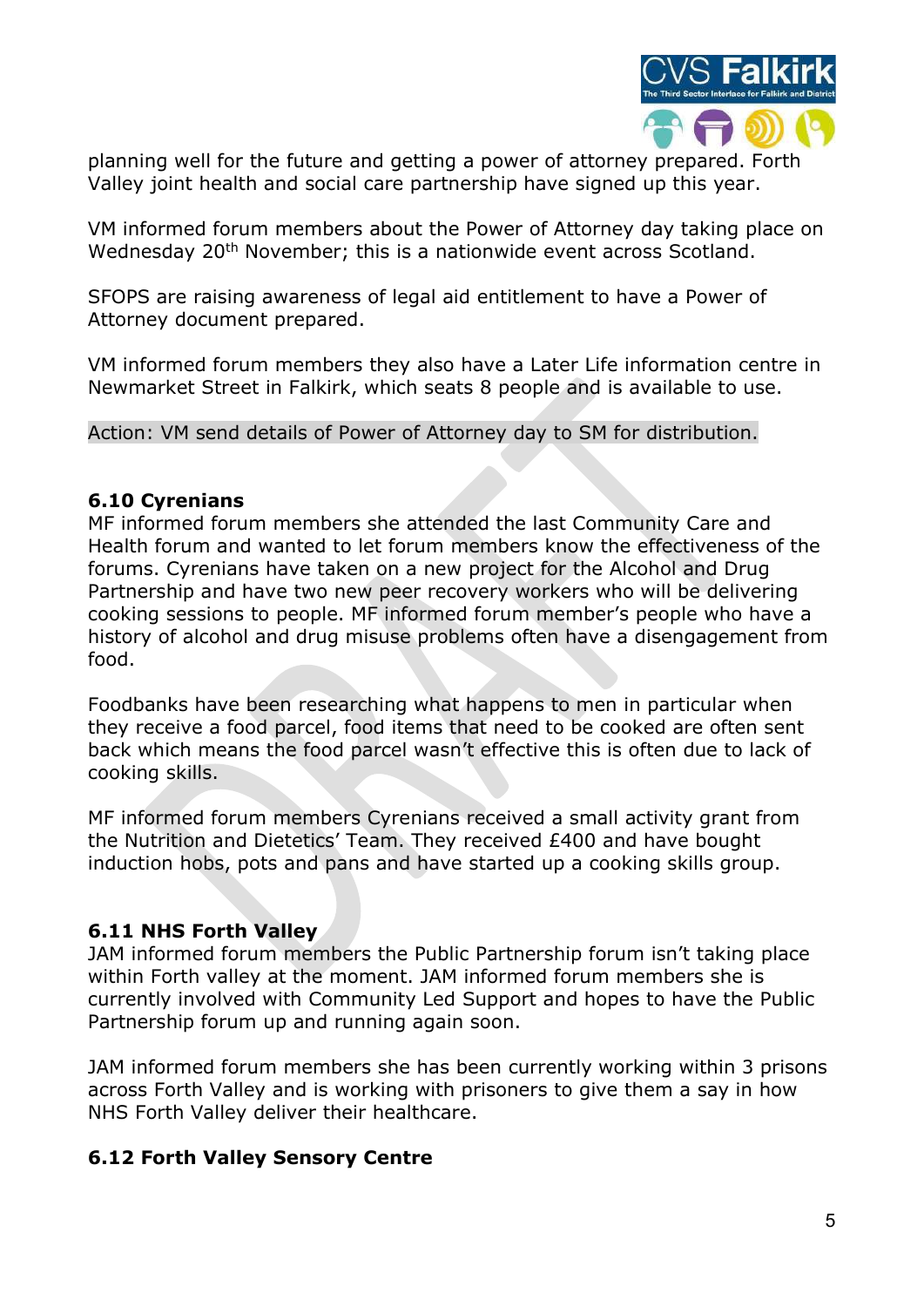

MA informed forum members Forth Valley Sensory Centre currently have classes that are open to all members of the public;

- Funded cooking course
- Self-defense classes
- Martial arts fitness class

Forth Valley Sensory Centre have received funding from Keep Scotland Beautiful and have been doing work with various groups and Home Energy Scotland on how to reduce energy bills and is aimed primarily at people with sensory loss.

Forth Valley Sensory Centre is holding a winter fayre on Friday 6<sup>th</sup> December 10am- 2pm.

Action: MA to send SM details about Winter Fayre for distribution.

### 6.13 Carers Centre

LM informed forum members she has been in post for 12 weeks as Operations Manager. LM informed forum members Central Carers support carers aged 5 and upwards and provide support by offering young carers statements and adult carers support plans.

### 7. AOCB

#### Date of Next meeting

The date of the next Community Care and Health Meeting will take place Tuesday 4th February 2020, 10am – 12pm at Falkirk Fire Station.